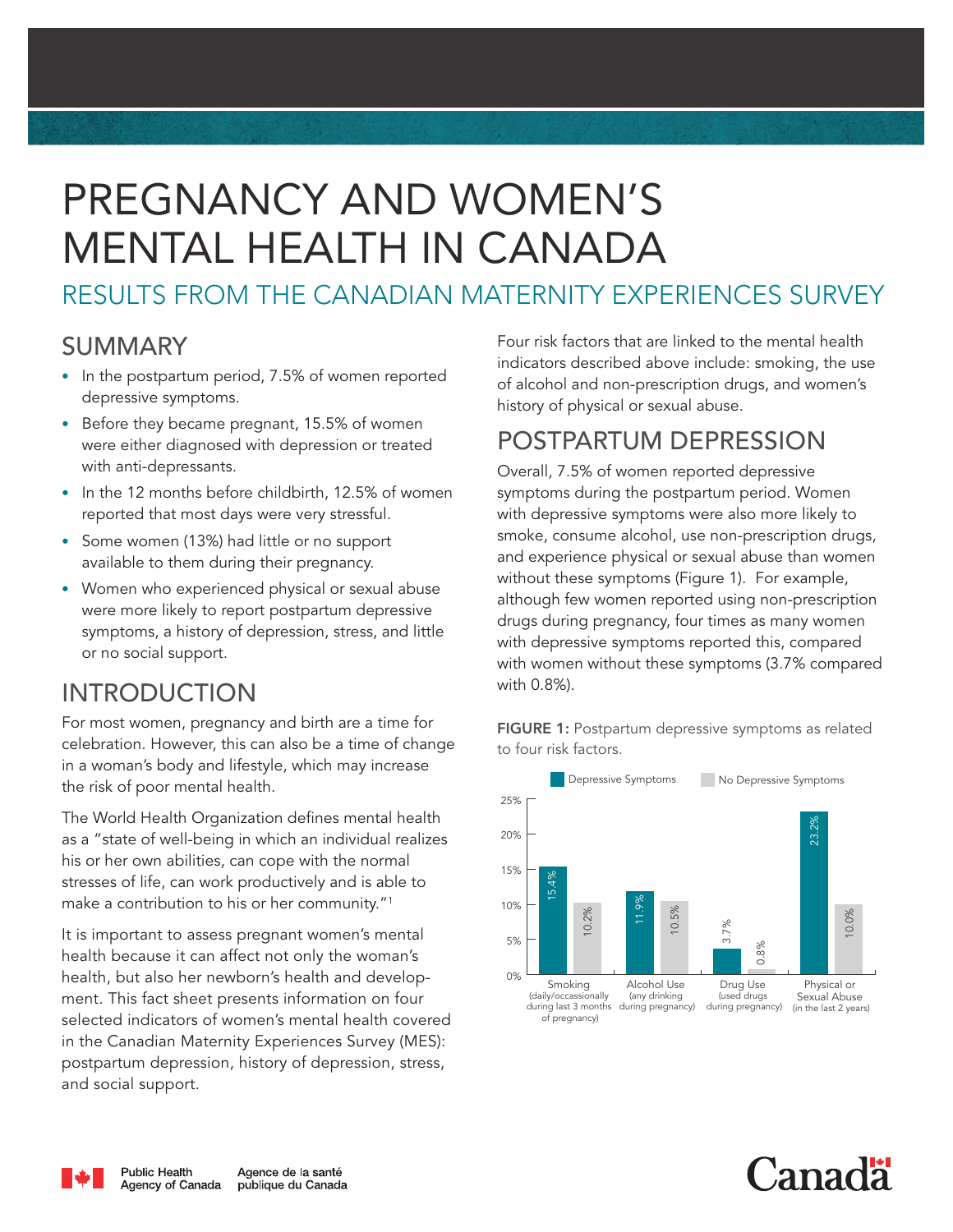### HISTORY OF DEPRESSION

In the MES, a history of depression was defined as women who have been diagnosed with depression or prescribed anti-depressants before they became pregnant. Before pregnancy, 15.5% of women overall were either diagnosed with depression or treated with anti-depressants. These women were more likely to smoke, consume alcohol, use non-prescription drugs, and experience physical or sexual abuse than women who had no history of depression or had not been prescribed anti-depressants (Figure 2). For instance, they reported smoking during the last three months of pregnancy almost two times (18.1%) as much as other women (9.1%).

FIGURE 2: History of depression as related to four risk factors.



## SELF-REPORTED STRESS

The MES asked women about their levels of stress in the 12 months before their baby was born. Women who reported high levels of stress were more likely to smoke, use non-prescription drugs, and experience physical or sexual abuse than women who reported some or no stress (Figure 3). Overall, 12.5% of women reported that most days were very stressful. Women who reported that most days were very stressful had higher proportion of physical or sexual abuse in the previous two years, with over three times (20.7%) that of women with no stress (6.6%).

FIGURE 3: Self-reported stress as related to four risk factors.



### SOCIAL SUPPORT

Overall, 13% of women had little or no support available to them during their pregnancy. Such women were more likely to smoke, consume alcohol, and experience physical or sexual abuse than women with social support (Figure 4). When asked about the past two years, 16.3% of women with little or no social support reported physical or sexual abuse compared with 10.2% of women with social support.